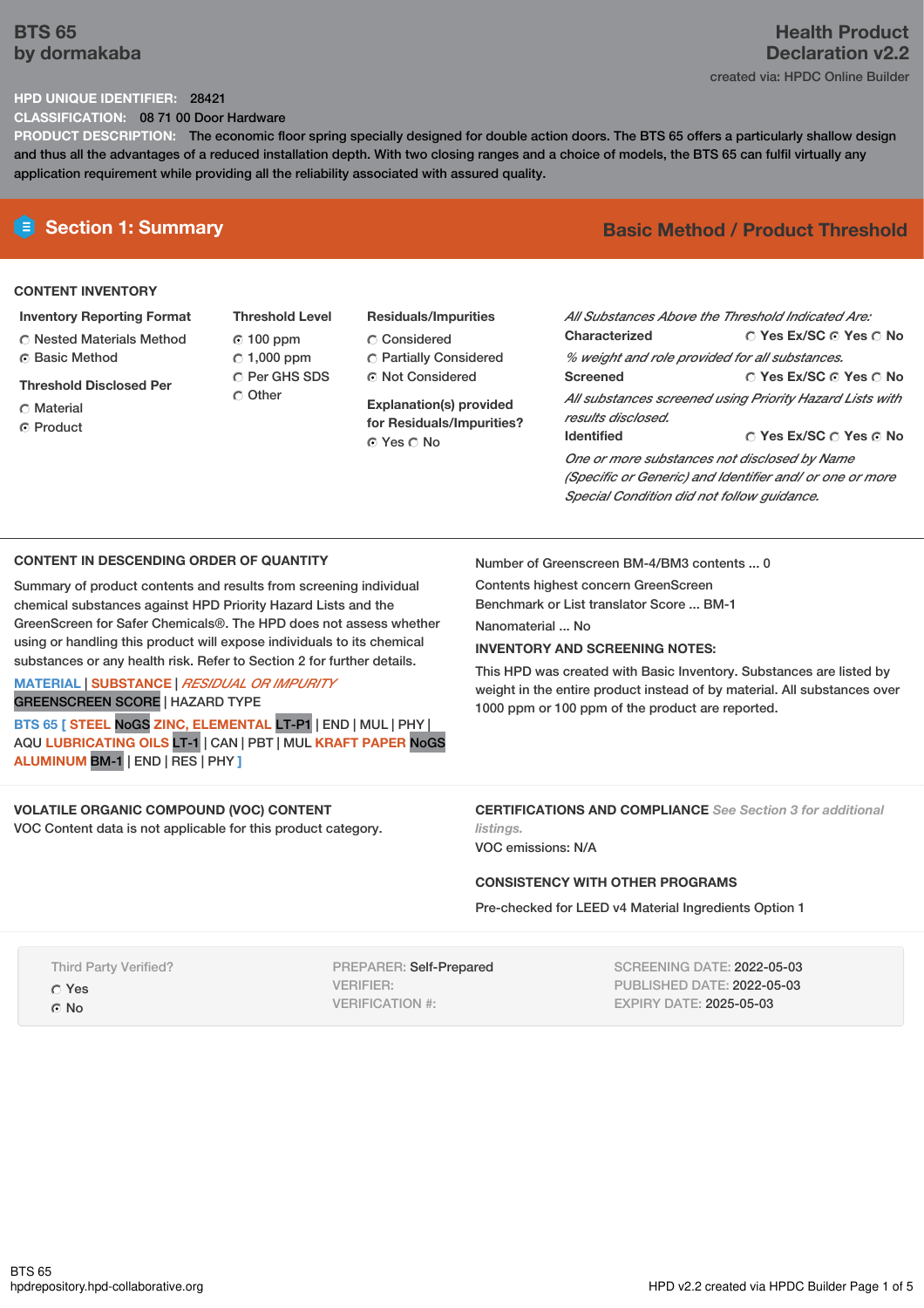This section lists contents in a product based on specific threshold(s) and reports detailed health information including hazards. This HPD uses the *inventory method indicated above, which is one of three possible methods:*

- *Basic Inventory method with Product-level threshold.*
- *Nested Material Inventory method with Product-level threshold*
- *Nested Material Inventory method with individual Material-level thresholds*

Definitions and requirements for the three inventory methods and requirements for each data field can be found in the HPD Open Standard version *2.2, available on the HPDC website at: [www.hpd-collaborative.org/hpd-2-2-standard](https://www.hpd-collaborative.org/hpd-2-2-standard)*

#### **BTS 65**

PRODUCT THRESHOLD: 100 ppm RESIDUALS AND IMPURITIES CONSIDERED: No

RESIDUALS AND IMPURITIES NOTES: No residuals or impurities are expected in these materials at or above the inventory threshold. dormakaba products consist of finished components, and no chemical reactions are needed to develop our products.

OTHER PRODUCT NOTES: -

| <b>STEEL</b>           |                                                                |                 |          | ID: 12597-69-2                                 |  |
|------------------------|----------------------------------------------------------------|-----------------|----------|------------------------------------------------|--|
|                        | HAZARD SCREENING METHOD: Pharos Chemical and Materials Library |                 |          | HAZARD SCREENING DATE: 2022-05-03 8:53:45      |  |
| %: $89.0000 - 89.0000$ | GS: NoGS                                                       | RC: Both        | NANO: No | <b>SUBSTANCE ROLE: Hardware</b>                |  |
| <b>HAZARD TYPE</b>     | AGENCY AND LIST TITLES                                         | <b>WARNINGS</b> |          |                                                |  |
| None found             |                                                                |                 |          | No warnings found on HPD Priority Hazard Lists |  |
|                        |                                                                |                 |          |                                                |  |

SUBSTANCE NOTES: -

#### **ZINC, ELEMENTAL** ID: **7440-66-6**

|                      | HAZARD SCREENING METHOD: Pharos Chemical and Materials Library HAZARD SCREENING DATE: 2022-05-03 8:56:35                                                                                                                             |          |                                                                                                                                 |                                      |                                 |
|----------------------|--------------------------------------------------------------------------------------------------------------------------------------------------------------------------------------------------------------------------------------|----------|---------------------------------------------------------------------------------------------------------------------------------|--------------------------------------|---------------------------------|
| %: $5.0000 - 5.0000$ | <b>GS: LT-P1</b>                                                                                                                                                                                                                     | RC: Both |                                                                                                                                 | NANO: No                             | <b>SUBSTANCE ROLE: Hardware</b> |
| <b>HAZARD TYPE</b>   | <b>AGENCY AND LIST TITLES</b>                                                                                                                                                                                                        |          | <b>WARNINGS</b>                                                                                                                 |                                      |                                 |
| <b>END</b>           | <b>TEDX - Potential Endocrine Disruptors</b>                                                                                                                                                                                         |          |                                                                                                                                 | <b>Potential Endocrine Disruptor</b> |                                 |
| <b>MUL</b>           | German FEA - Substances Hazardous to<br>Waters                                                                                                                                                                                       |          |                                                                                                                                 | Class 2 - Hazard to Waters           |                                 |
| <b>PHY</b>           | EU - GHS (H-Statements) Annex 6 Table 3-1<br>H260 - In contact with water releases flammable gases<br>which may ignite spontaneously [Substances and<br>mixtures which, in contact with water, emit flammable<br>qases - Category 1] |          |                                                                                                                                 |                                      |                                 |
| <b>AQU</b>           | EU - GHS (H-Statements) Annex 6 Table 3-1<br>H400 - Very toxic to aquatic life [Hazardous to the<br>aquatic environment (acute) - Category 1]                                                                                        |          |                                                                                                                                 |                                      |                                 |
| <b>AQU</b>           | EU - GHS (H-Statements) Annex 6 Table 3-1                                                                                                                                                                                            |          | H410 - Very toxic to aquatic life with long lasting effects<br>[Hazardous to the aquatic environment (chronic) -<br>Category 1] |                                      |                                 |
| <b>PHY</b>           | EU - GHS (H-Statements) Annex 6 Table 3-1<br>H250 - Catches fire spontaneously if exposed to air<br>[Pyrophoric liquids: Pyrophoric solids - Category 1]                                                                             |          |                                                                                                                                 |                                      |                                 |
|                      |                                                                                                                                                                                                                                      |          |                                                                                                                                 |                                      |                                 |

SUBSTANCE NOTES: -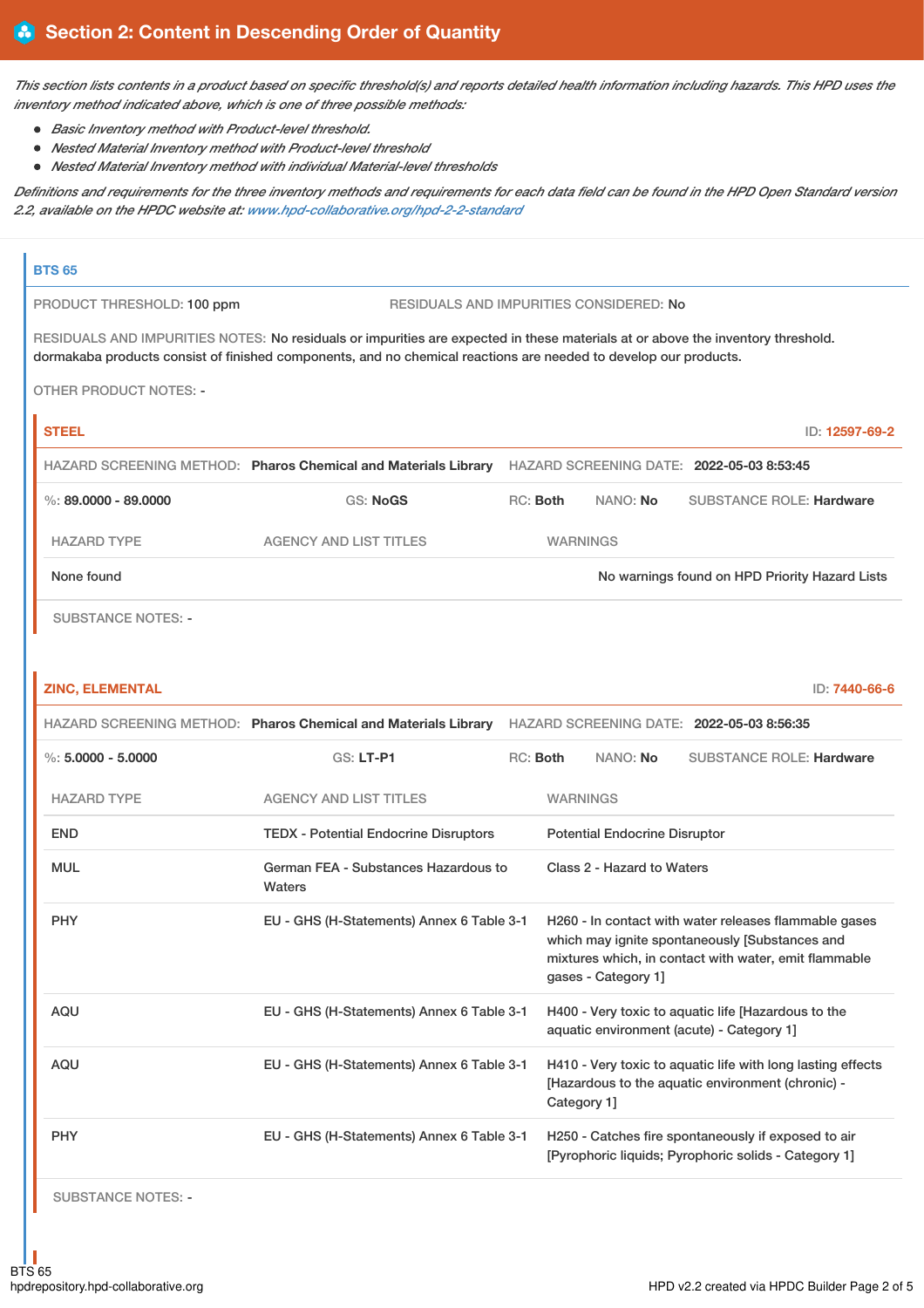| HAZARD SCREENING METHOD: Pharos Chemical and Materials Library |                                   | HAZARD SCREENING DATE: 2022-05-03 8:55:47 |                                                                       |                                                                          |                                                                                                   |  |
|----------------------------------------------------------------|-----------------------------------|-------------------------------------------|-----------------------------------------------------------------------|--------------------------------------------------------------------------|---------------------------------------------------------------------------------------------------|--|
| %: $3.0000 - 3.0000$                                           | $GS: LT-1$                        | <b>RC: UNK</b>                            |                                                                       | NANO: No                                                                 | <b>SUBSTANCE ROLE: Lubricant</b>                                                                  |  |
| <b>HAZARD TYPE</b>                                             | <b>AGENCY AND LIST TITLES</b>     |                                           | <b>WARNINGS</b>                                                       |                                                                          |                                                                                                   |  |
| CAN                                                            | <b>EU - REACH Annex XVII CMRs</b> |                                           |                                                                       |                                                                          | Carcinogen Category 2 - Substances which should be<br>regarded as if they are Carcinogenic to man |  |
| CAN                                                            | <b>EU - Annex VI CMRs</b>         |                                           |                                                                       | Carcinogen Category 1B - Presumed Carcinogen based<br>on animal evidence |                                                                                                   |  |
| <b>EC - CEPA DSL</b><br><b>PBT</b>                             |                                   |                                           | Persistent, Bioaccumulative and inherently Toxic<br>(PBITH) to humans |                                                                          |                                                                                                   |  |
| <b>MUL</b><br>ChemSec - SIN List                               |                                   |                                           | CMR - Carcinogen, Mutagen &/or Reproductive<br>Toxicant               |                                                                          |                                                                                                   |  |
| <b>GHS - Australia</b><br>CAN                                  |                                   |                                           | H350 - May cause cancer [Carcinogenicity - Category<br>$1A$ or $1B$   |                                                                          |                                                                                                   |  |
| CAN<br>EU - GHS (H-Statements) Annex 6 Table 3-1               |                                   |                                           | 1A or 1B]                                                             |                                                                          | H350 - May cause cancer [Carcinogenicity - Category                                               |  |

SUBSTANCE NOTES: -

| <b>KRAFT PAPER</b>   |                                                                |                 |          | ID: Not registered                             |
|----------------------|----------------------------------------------------------------|-----------------|----------|------------------------------------------------|
|                      | HAZARD SCREENING METHOD: Pharos Chemical and Materials Library |                 |          | HAZARD SCREENING DATE: 2022-05-03 8:54:54      |
| %: $2.0000 - 2.0000$ | <b>GS: NoGS</b>                                                | RC: Both        | NANO: No | <b>SUBSTANCE ROLE: Hardware</b>                |
| <b>HAZARD TYPE</b>   | AGENCY AND LIST TITLES                                         | <b>WARNINGS</b> |          |                                                |
| None found           |                                                                |                 |          | No warnings found on HPD Priority Hazard Lists |

SUBSTANCE NOTES: -

| ALUMINUM | ID: 7429-90-5 |
|----------|---------------|
|----------|---------------|

|                    | HAZARD SCREENING METHOD: Pharos Chemical and Materials Library |          |                 |                                      | HAZARD SCREENING DATE: 2022-05-03 8:54:19                                                                                                                 |
|--------------------|----------------------------------------------------------------|----------|-----------------|--------------------------------------|-----------------------------------------------------------------------------------------------------------------------------------------------------------|
| %: 1.0000 - 1.0000 | $GS:$ BM-1                                                     | RC: Both |                 | NANO: No                             | <b>SUBSTANCE ROLE: Hardware</b>                                                                                                                           |
| <b>HAZARD TYPE</b> | <b>AGENCY AND LIST TITLES</b>                                  |          | <b>WARNINGS</b> |                                      |                                                                                                                                                           |
| <b>END</b>         | <b>TEDX</b> - Potential Endocrine Disruptors                   |          |                 | <b>Potential Endocrine Disruptor</b> |                                                                                                                                                           |
| <b>RES</b>         | AOEC - Asthmagens                                              |          |                 | Asthmagen (Rs) - sensitizer-induced  |                                                                                                                                                           |
| <b>PHY</b>         | EU - GHS (H-Statements) Annex 6 Table 3-1                      |          | or $2$ ]        |                                      | H228 - Flammable solid [Flammable solids - Category 1                                                                                                     |
| <b>PHY</b>         | EU - GHS (H-Statements) Annex 6 Table 3-1                      |          |                 |                                      | H261 - In contact with water releases flammable gases<br>[Substances and mixtures which, in contact with water,<br>emit flammable gases - Category 2 or 3 |
|                    |                                                                |          |                 |                                      |                                                                                                                                                           |

SUBSTANCE NOTES: -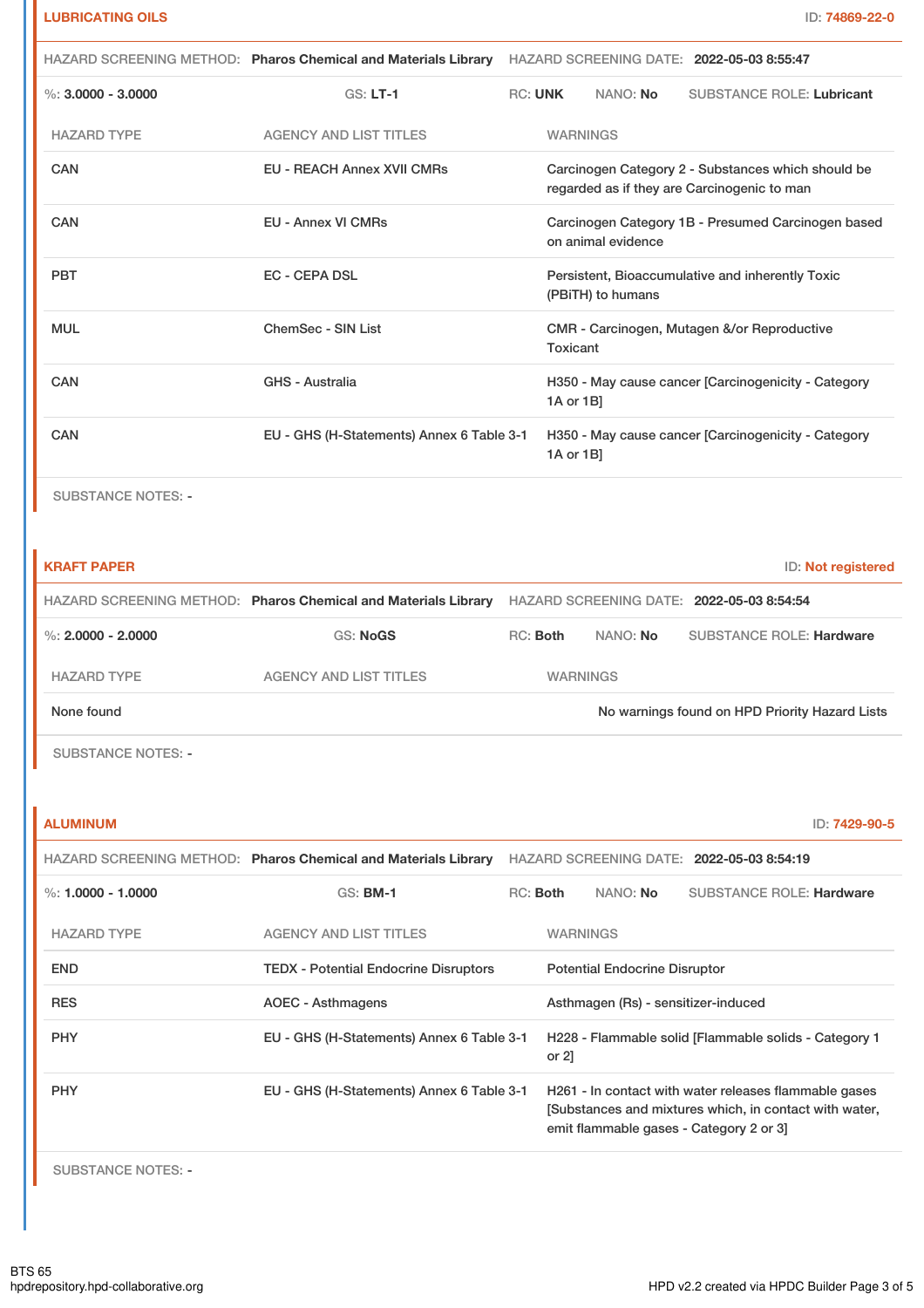This section lists applicable certification and standards compliance information for VOC emissions and VOC content. Other types of health or *environmental performance testing or certifications completed for the product may be provided.*

| <b>VOC EMISSIONS</b>                                               | N/A                                                              |  |
|--------------------------------------------------------------------|------------------------------------------------------------------|--|
| CERTIFYING PARTY: Self-declared<br><b>APPLICABLE FACILITIES: -</b> | ISSUE DATE: 2022-05- EXPIRY DATE:<br>CERTIFIER OR LAB: N/A<br>03 |  |
| CERTIFICATE URL:                                                   |                                                                  |  |

CERTIFICATION AND COMPLIANCE NOTES: This HPD is for a product that is NOT liquid/wet applied.

# **Section 4: Accessories**

This section lists related products or materials that the manufacturer requires or recommends for installation (such as adhesives or fasteners), maintenance, cleaning, or operations. For information relating to the contents of these related products, refer to their applicable Health Product *Declarations, if available.*

No accessories are required for this product.

# **Section 5: General Notes**

dormakaba has resulted from the merger of the two well-established brands Dorma and Kaba, both known for their expertise in the area of smart and secure access solutions. Together we stand for more than 150 years of security and reliability. Our master brand dormakaba stands for our offering of products, solutions and services for secure access to buildings and rooms from a single source. Our global brand power supports us to become the trusted industry leader. For more information, please go to: www.dormakaba.com. The information contained in this HPD is to be used only as a voluntary information on our products. dormakaba makes no representation or warranty as to the completeness or accuracy of the information contained herein. The products and specifications set forth in this HPD are subject to change without notice and dormakaba disclaims any and all liability for such changes. The information contained herein is provided without warranties of any kind, either express or implied, and dormakaba disclaims any and all liability for typographical, printing, or production errors or changes affecting the specifications contained herein. dormakaba DISCLAIMS ALL WARRANTIES, EXPRESS OR IMPLIED, INCLUDING, BUT NOT LIMITED TO, THE IMPLIED WARRANTIES OF MERCHANTABILITY AND FITNESS FOR A PARTICULAR PURPOSE. IN NO EVENT WILL dormakaba BE LIABLE FOR ANY INCIDENTAL, INDIRECT OR CONSEQUENTIAL DAMAGES ARISING FROM THE SALE OR USE OF ANY PRODUCT. All sales of products shall be subject to dormakaba's applicable General Terms and Conditions, a copy of which will be provided by your local dormakaba organisation upon request.